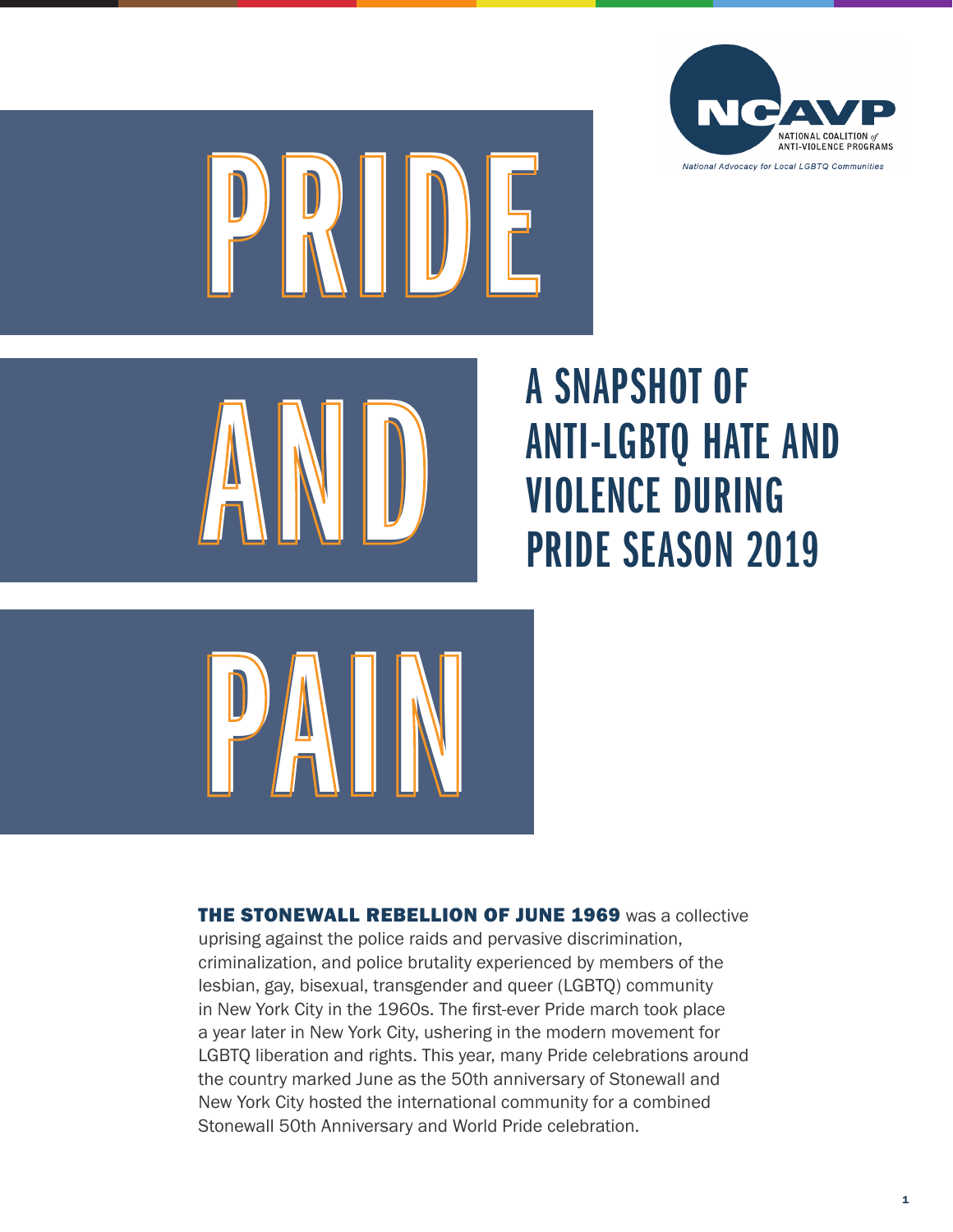FROM MAY 15 – JULY 15, 2019 THERE WERE:



HOMICIDES, 7 OF THE VICTIMS WERE BLACK TRANS WOMEN



FATALITIES IN DETENTION, BOTH VICTIMS WERE

TRANS WOMEN OF COLOR



DATING, HOOKUP, AND INTIMATE PARTNER VIOLENCE INCIDENTS



ANTI-LGBTQ PROTESTS

In addition to the increased attention and visibility this year, Pride season was also marked by repeated reports of violence in the LGBTQ community. This report outlines some of the incidents and trends of violence documented nationally in the two-month period from May 15 to July 15, 2019. These incidents include a spike in anti-LGBTQ homicides, the deaths of two trans women who died while in custody of the state, targeted threats and attacks, and other incidents of violence aimed at and impacting LGBTQ community members and institutions. As in our report Lesbian, Gay, Bisexual, Transgender, Queer and HIV-Affected Hate and Intimate Partner Violence in 2017 released earlier this year, NCAVP includes all of these incidents as a way to better understand the full scope of violence experienced by LGBTQ people. We present different types of violence alongside each other because they must be examined together in order to more fully understand how violence impacts our communities.

These incidents must be contextualized within a culture of hate that is encouraged by our current federal administration and president. From an increase in the number of legislative attacks on the rights and protections of LGBTQ communities, to an increase in the severity of hate violence against LGBTQ people, our collective struggle continues. While major political and cultural gains have been made by LGBTQ people over the last half century, LGBTQ people are still regular targets of hate violence and LGBTQ people of color, especially Black trans women, are especially impacted. The rapid succession of reports of violence in May and early June contributed to a sense of fear and anger as the height of Pride season approached. For many, the Pride celebrations were displaced and tone deaf to the realities of violence our community continues to experience.

The National Coalition of Anti-Violence Programs (NCAVP) recognizes that this snapshot provides an incomplete narrative of the varied experiences of LGBTQ people during this two month period. Yet, it is our hope that these stories will be used to continue a national conversation on the epidemic of violence against all LGBTQ people.

50 years later, it is clear the work started by the Stonewall rebellion is far from over.

# HOMICIDES

NCAVP recorded the homicides of 14 LGBTQ people from May 15 – July 15, 2019, an average of nearly 2 (1.75) homicides each week and more than three times the hate violence homicides recorded between January 1 and May 14, 2019. Eleven of the homicides were hate violence-related. Ten of these victims (91%) were Black and seven (64%) were Black trans women. Of the three intimate partner violence homicides, one victim was a white, gay man, one was a Black woman and one was a white woman who identifies as asexual. The youngest victim was 17 years old, with the majority (86%) of all homicide victims being under the age of 35.

# DETENTION-RELATED FATALITIES

In addition to the string of homicides, in June the LGBTQ community lost two trans women of color whose deaths were connected to their incarceration or detention. Johana Medina was an asylum seeker from El Salvador who was HIV-positive. While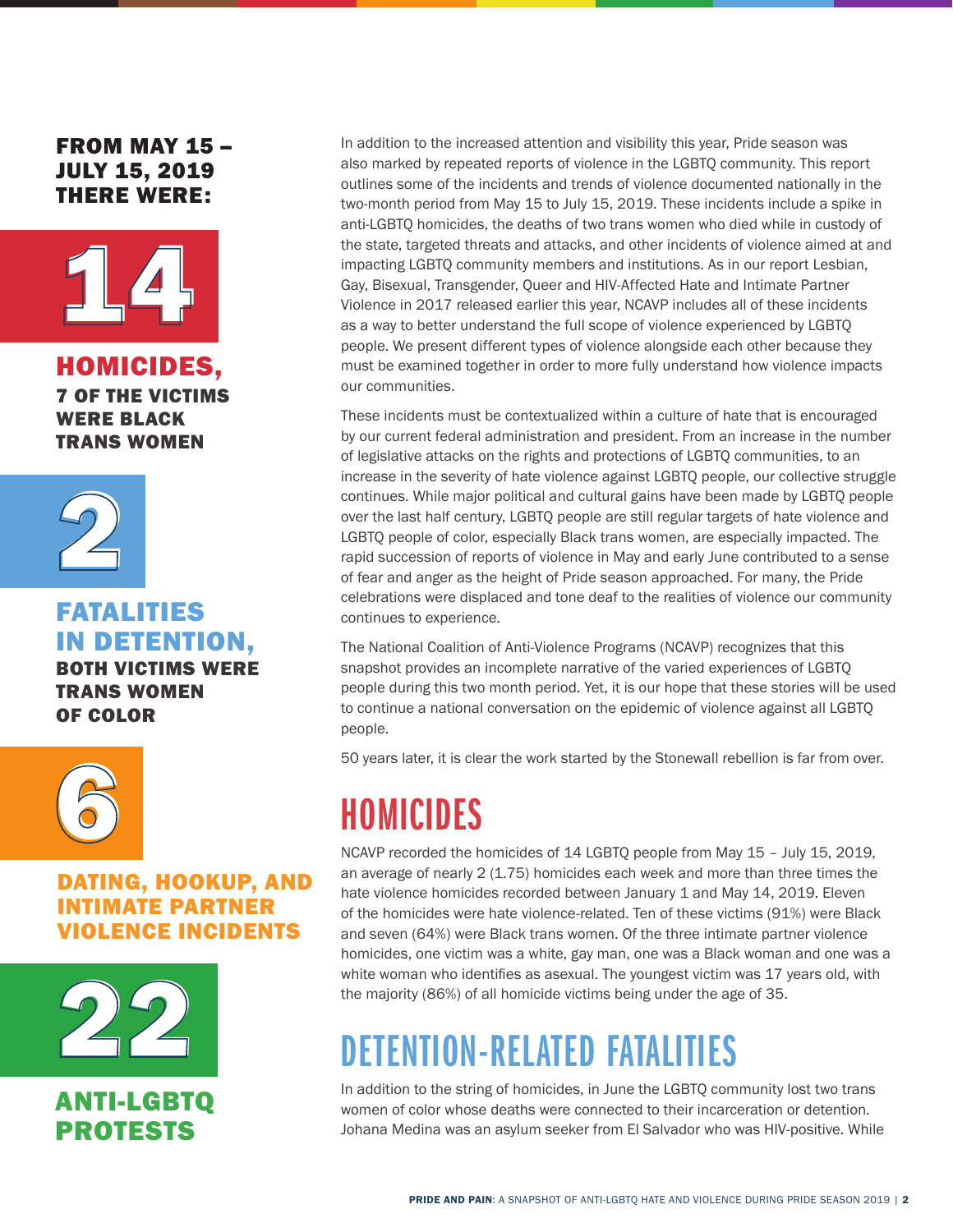*These deaths are examples of the inherent violence in U.S. immigration and the criminal legal systems, the systemic criminalization of trans women of color as well as the disproportionate abuses they often experience in these systems.* 

in ICE detention in Texas, her health deteriorated but after multiple requests for medical attention, she was transferred to a medical facility and then released from ICE's custody. Tragically, she never left the hospital but died there four days later. Layleen Cubilette-Polanco was found dead in her cell while being held at Rikers Island in New York. The medical examiner's office autopsy results determined that she died from a seizure due to epilepsy. Her family and community continue to sound the alarm about the injustices that contributed to her incarceration and the end of her life. These deaths are examples of the inherent violence in U.S. immigration and the criminal legal systems, the systemic criminalization of trans women of color as well as the disproportionate abuses they often experience in these systems.

# THREATS AND ATTACKS BY WHITE SUPREMACISTS AND OTHER HATE GROUPS

This Pride season, a number of coordinated actions against the LGBTQ community were organized and carried out by known white supremacist and anti-LGBTQ hate groups. Many of these were direct attacks, threats or other actions aimed at intimidating the community specifically during Pride season. This report summarizes 22 protests at Pride activities, an anti-LGBTQ conference, and an incident in which members of a white supremacist group targeted and assaulted a gay man.

Eighteen of the protests were part of an ongoing campaign to shut down Drag Queen Story Hours (DQSH) across the country, a program that brings drag queens into libraries and other venues to read stories of inclusion to children. Many of the protests were organized by MassResistance, a well known anti-LGBTQ hate group which has put out a call for actions against DQSHs nationally. One person wrote on a popular white supremacist forum, "Put on black clothes grab a Nazi flag, put on some iron cross patches and protest a drag queen story hour in your town or state." In some cases, the protests became violent, and in addition to calling for protests, organizers have urged followers to publish online the identifying information of the drag queens, and in some instances even parents bringing their children to DQSHs, to encourage harassment.

Collectively, all of these incidents demonstrate the growing hostility, backlash, and sinister nature of many of the far right's efforts against the LGBTQ community. Pastor Tommy McMurtry of Liberty Baptist Church in Illinois, said of LGBTQ people in a short video he posted before attending the "Make America Straight Again" conference in Orlando, FL, "There was a time when society, when our country saw them for what they were, and they put them in their place: six feet under. And unfortunately, we have forgotten that in our country."

# ADDITIONAL VIOLENT INCIDENTS

NCAVP recorded ten additional incidents of violence during Pride season, including three incidents of vandalism, three incidents of physical assault and one incident of verbal assault.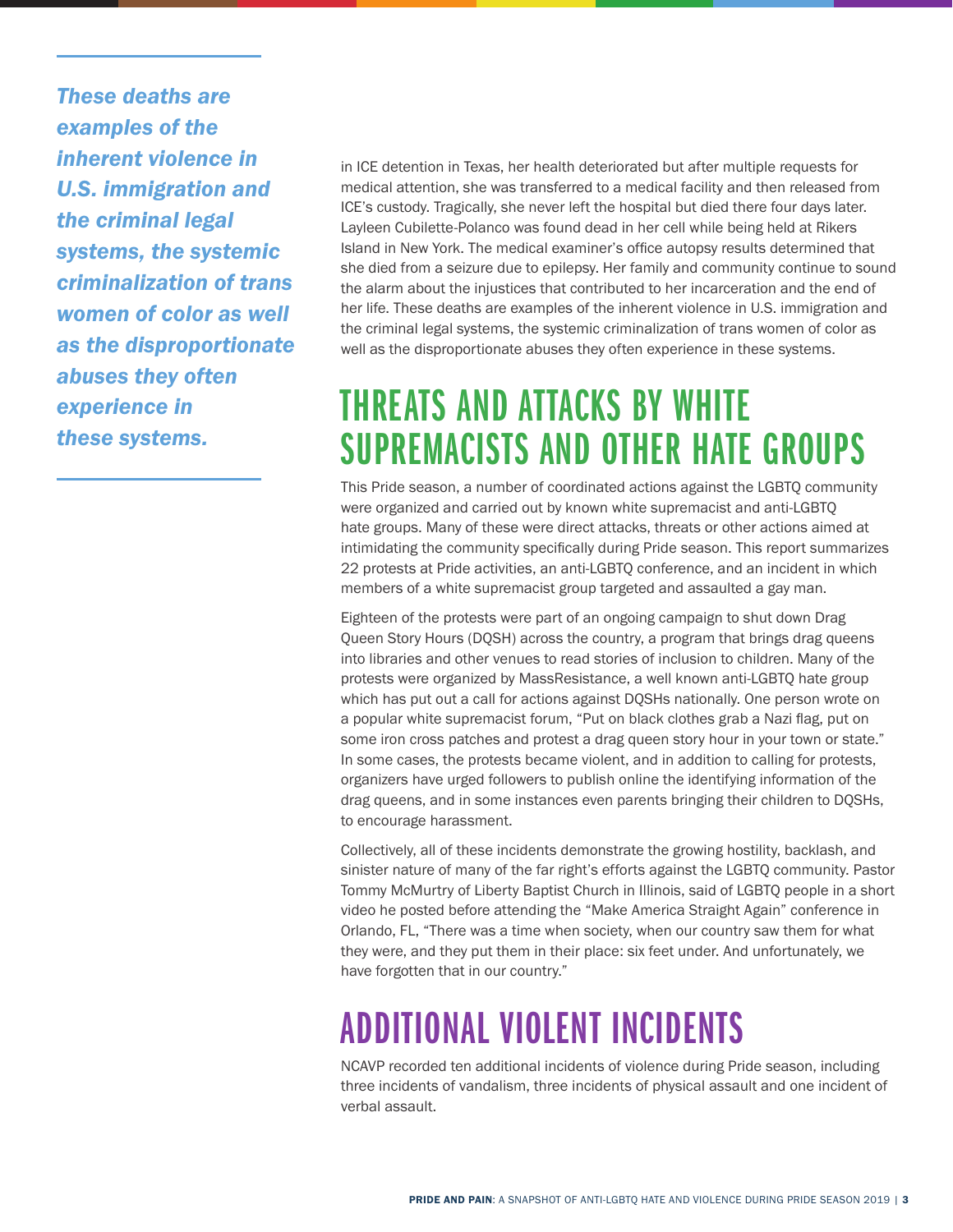# ANTI-LGBTQ HATE AND VIOLENCE FROM MAY 15 –JULY 15, 2019

KEY: HATE VIOLENCE FATALITY INTIMATE PARTNER VIOLENCE HATE GROUP THREAT/PROTEST/ATTACK DETENTION-RELATED FATALITY

MAY 15

#### HATE GROUP THREAT/PROTEST/ATTACK

#### **Q LOUISVILLE, KY**

Louisville's first-ever Drag Queen Story Hour drew protesters, including members of the American Family Association of Kentucky, a known anti-LGBTQ hate group.

## MAY 31

## HATE VIOLENCE INCIDENT

## **Q NEW YORK, NY**

Alibi Lounge, New York City's only Blackowned gay lounge, experienced two incidents of hate violence when the LGBTQ rainbow flag was set on fire. The same person is suspected to be responsible for both incidents.

# MAY 18 $\leftrightarrow$

## HATE VIOLENCE FATALITY

### **Q DALLAS, TX**

Mulaysia Booker, a 23-year-old Black trans woman, was killed just a month after a video of her being beaten went viral. The beating and the murder do not appear to have been committed by the same person.

## MAY 27  $\triangle$

## **FATALITY**

**PORTLAND, OR** Titi Gulley, a 31-year-old Black genderqueer person, was found dead in Rocky Butte Park.\*

## MAY 19

## HATE VIOLENCE FATALITY

## *<u>PHILADELPHIA, PA</u>*

Michelle Washington, a 40-year-old Black trans woman, was shot and killed in North Philadelphia.

## MAY 25

### HATE VIOLENCE FATALITY  $\heartsuit$  detroit. MI

Alunte Davis, a 21-year-old Black gay man, Paris Cameron, a 20-year-old Black trans woman, and Timothy Blancher, a 20 year old Black gay man, were all targeted for their perceived sexuality and killed, while at home.

## JUNE 1  $\leftrightarrow$

#### INTIMATE PARTNER VIOLENCE FATALITY

## *Q* MERRICK, NY

Evan Grabelsky, a 32-year-old white gay man, was found dead in his home after sustaining more than 100 stab wounds at the hands of his boyfriend.

## $I$ IIINE 1  $\bullet$

#### DETENTION-RELATED FATALITY

## EL PASO, TX

Johana 'Joa' Medina, a 25-year-old Salvadoran trans woman who was being detained at the border by ICE, died shortly after being released from custody. She had several health conditions, including HIV, that were untreated during her detention.

# JUNE 5

#### HATE VIOLENCE INCIDENT

## **Q COMPTON, CA**

Luna Lovebad, a 28-year-old trans latina woman, was assaulted after meeting up with someone from the popular hookup app Grindr. Lovebad detailed in her report that she was set up for her assault by someone whom she thought was a potential date, highlighting the increasing incidences of homophobic and transphobic individuals using hookup and dating apps as a way to find potential victims of assault.

## JUNE 5  $\leftrightarrow$

## HATE VIOLENCE FATALITY

## **Q LUMBERTON, NC**

Chanel Scurlock, a 23-year-old Black transgender woman, was robbed and killed by a man she met via an online dating site.

## JUNE 2

### INTIMATE PARTNER VIOLENCE FATALITY *<u>O</del> MILWAUKEE, WI*</u>

Cassandra Steward, a 54-year-old Black woman, was murdered in her apartment by her ex-girlfriend.

## HATE VIOLENCE FATALITY **JUNE 4**  $\triangleleft$

## **Q DALLAS, TX**

Chynal Lindsey, a 26-year-old Black trans woman, was killed and found in White Rock Lake. Chynal's death occurred only a few days after the funeral was held for Muhlaysia Booker.

 \**Because the police have ruled Gulley's death a suicide, we have not included this incident in the homicide statistics, however, we list her death here because Gulley's family and community suspect that Gulley was murdered. We will update the data if new information becomes available about her death.*

HATE VIOLENCE INCIDENT **+ FATALITY**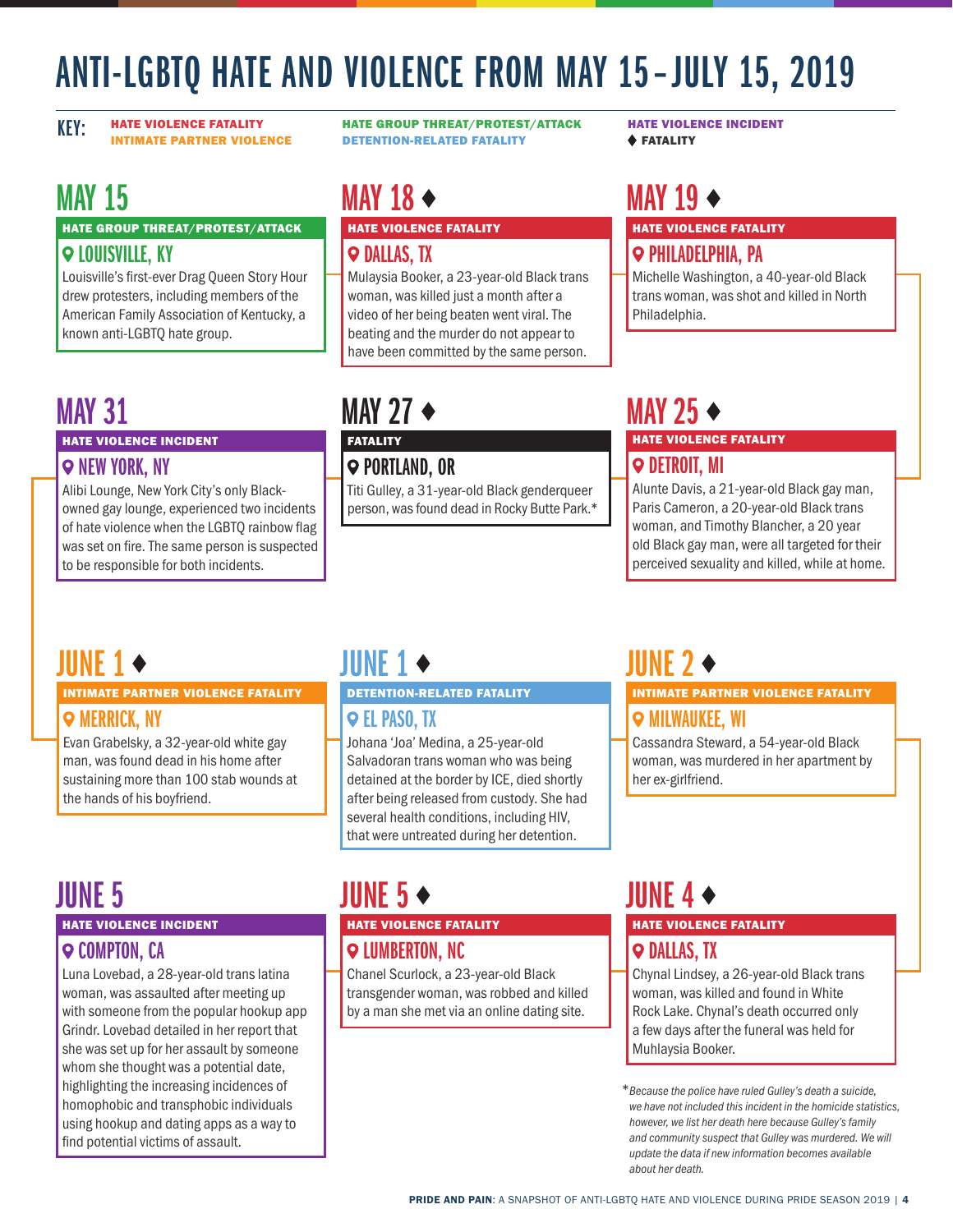HATE GROUP THREAT/PROTEST/ATTACK DETENTION-RELATED FATALITY

## JUNE 5

HATE VIOLENCE INCIDENT

## **Q DALLAS, TX**

Blair Jirousek, a 23-year-old trans woman from New York, was denied service at popular gay bar JR's and was later forcibly removed from the premiseis by the general manager, with no explanation. The bar manager was fired following the incident.

## JUNE 8

## HATE VIOLENCE INCIDENT

## *Q* WASHINGTON, DC

A man with a BB gun sent panic through the crowd gathered for the Capital Pride Parade when he threatened to shoot two parade protesters who had allegedly assaulted his wife. Spectators quickly dispersed, thinking that there was an active shooter. Several people were injured and hospitalized.

## **JUNE 9**

#### HATE GROUP THREAT/PROTEST/ATTACK

## $\heartsuit$  **detroit. MI**

Nazis gathered at Detroit's annual Pride parade, making chimpanzee noises and openly carrying guns, with the intent of inciting violence.

## HATE VIOLENCE FATALITY JUNE 6

## ATLANTA, GA

Roland Peters, a 28-year-old white gay man, was killed by a gunshot on his way to work by a group of men who yelled an anti-gay slur before opening fire on Peters. Peters' partner stated that just a week prior, Peters was involved in an incident where two men used the same slur against him.

## JUNE 7  $\blacklozenge$

## DETENTION-RELATED FATALITY

## **Q RIKERS ISLAND, NY**

Layleen Cubilette-Polanco, a 27-year-old Afro-Latinx trans woman being held at Rikers Island in solitary confinement, was found dead in her cell. Polanco was being held at Rikers since mid-April based on her inability to pay a \$500 bail linked to misdemeanor sex work and low level drug possession charges.

## **IIINF 14**  $\triangle$

## HATE VIOLENCE FATALITY FAIRMONT HEIGHTS, MD

Zoe Spears, a 23-year-old Black trans woman, was murdered just outside of Washington, DC. She was killed just blocks from where Ashanti Carmon, also a Black trans woman, was murdered in March 2019.

## JUNE 7

 $\odot$  **BROOKLYN, NY** 

HATE VIOLENCE INCIDENT

JUNE 6

FATALITY

#### HATE GROUP THREAT/PROTEST/ATTACK  $\circ$  **VALLEJO, CA**

HATE GROUP THREAT/PROTEST/ATTACK

A group protests a Drag Queen Story Hour.

A small group of four gather to protest a Drag Queen Story Hour event.

# JUNE 14 – 16

### HATE GROUP THREAT/PROTEST/ATTACK ORLANDO, FL

Just days after the third anniversary of the Pulse nightclub shooting, homophobic pastors and people involved in the Christian right gathered in Orlando for the Make America Straight Again Conference. Pastor Patrick Boyle of Revival Baptist Church who organized the conference stated, "It's gay pride month in Orlando and they're out there advocating their cause. We have every right to advocate ours."

## JUNE 16

### HATE VIOLENCE INCIDENT

## WASHINGTON, DC

Gay white couple Karl Craven and Braden Brecht were verbally and physically attacked on U Street by a mob of at least 15 men who began the assault by yelling anti-gay slurs. Both men were injured and hospitalized.

## **JUNE 15**

## HATE VIOLENCE INCIDENT

## WASHINGTON, DC

Two trans women of color who were seeking services at Casa Ruby, a 30-year-old organization that provides social services to trans people, were physically threatened and sexually harassed by an armed man parked across the street from the center.

## JUNE 15

HATE GROUP THREAT/PROTEST/ATTACK HAVERFORD TOWNSHIP, PA ALBUQUERQUE, NM **Q LEANDER, TX**  $\circ$  **SEATTLE, WA SPOKANE, WA** Conservatives protest Drag Queen Story Hours in the locations above.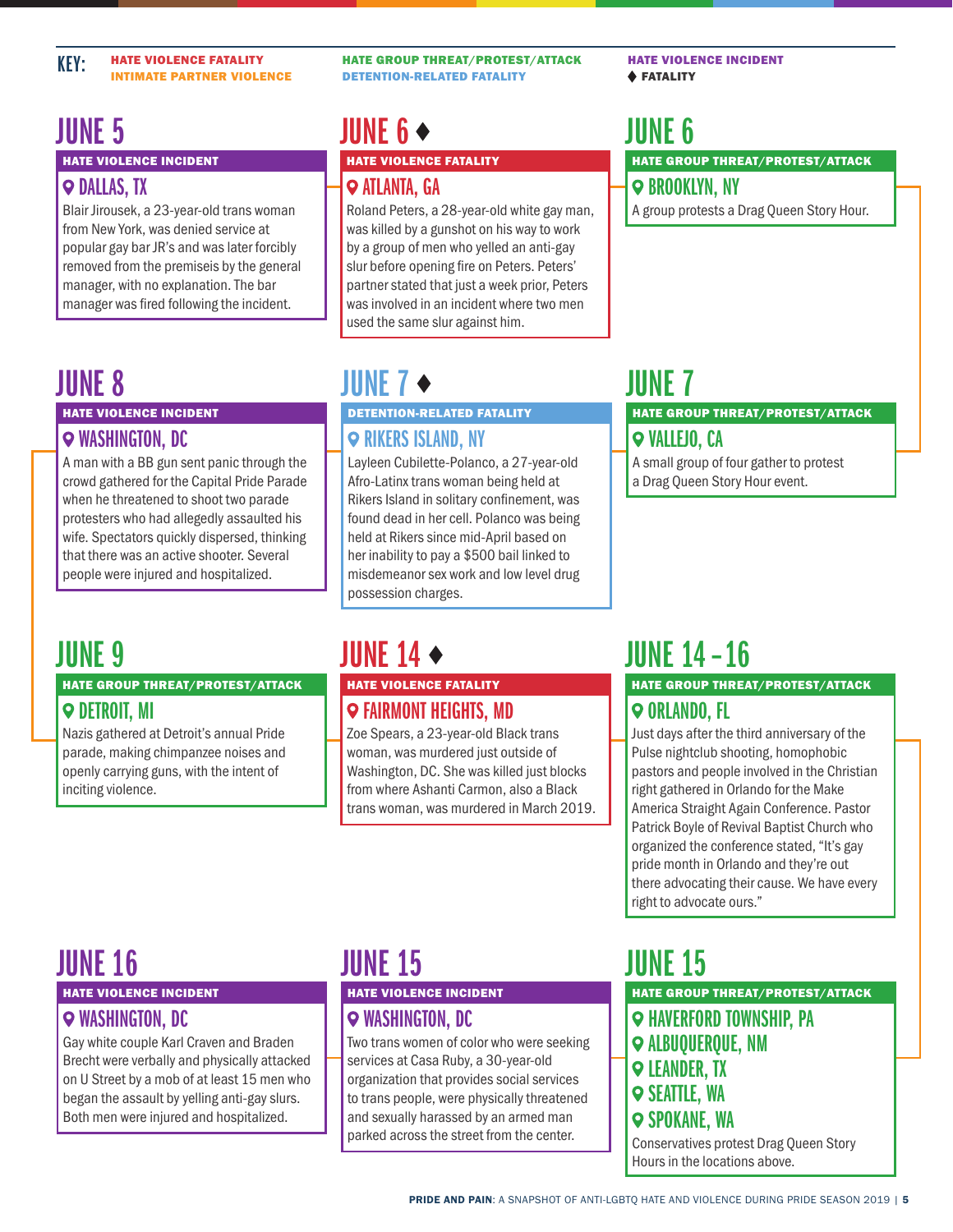## JUNE 16

HATE VIOLENCE INCIDENT

## WASHINGTON, DC

Three gay men were stabbed inside a bar at Dupont Circle when a verbal altercation with other people in the bar turned violent. The men sought medical care for non-life threatening injuries.

## JUNE 21

#### HATE GROUP THREAT/PROTEST/ATTACK **9 ATKINS, AR**

Three members of the Shield Wall Network (SWN), an Arkansas-based white nationalist group, lured an unnamed gay man to their home where they beat him, then called law enforcement claiming he was a child predator. The police arrested the three SWN members.

# JUNE 22

#### HATE GROUP THREAT/PROTEST/ATTACK

## **Q RENTON, WA**

Protesters were escorted out of the

Renton Library's Teen Pride that included performances by drag queens. Two women protesters were escorted out of the event for recording performances and attending without children.

## JUNE 27

JUNE 23

#### HATE GROUP THREAT/PROTEST/ATTACK

HATE GROUP THREAT/PROTEST/ATTACK

arrested after attempting to interrupt a Drag Queen Story Hour event and being booed by

LEXINGTON PARK, MD

parents and children.

A homophobic Christian pastor was

## $\odot$  **BROOKLYN, NY**

A small group protested a Drag Queen Story Hour at a local library.

# WARREN COUNTY, NJ

JUNE 24

A local library cancels a Drag Queen Story Hour after two days of non-stop threats.

HATE GROUP THREAT/PROTEST/ATTACK

HATE GROUP THREAT/PROTEST/ATTACK

White supremacists gathered at Knoxville Pride and chanted "6 million more," as a reference to the number of Jews murdered during the Holocaust. Three men who plotted prior to the event.

ROCKFORD, IL

More than 100 protesters show up at a local Drag Queen Story Hour.

JUNE 20

## **Q KNOXVILLE, TN**

an attack on Knoxville Pride were arrested

# **JUNE 27**

HATE GROUP THREAT/PROTEST/ATTACK

## **Q RENTON, WA**

A local Drag Queen Story Hour attracts hundreds of supporters and dozens of protesters, including members of the paramilitary militia, the Three Percenters, many of whom were open carrying pistols.

# IIINF  $26 \rightarrow$

### HATE VIOLENCE FATALITY  $\circ$  **KANSAS CITY, MO**

Brooklyn Lindsey was a 32-year-old Black trans woman who was found dead outside of her front porch in Kansas City, MO. In 2015, tragically Jasmine Collins, also a 32-year-old, Black trans woman, was killed just a block from where Lindsey was found.

HATE VIOLENCE INCIDENT FATALITY

## HATE GROUP THREAT/PROTEST/ATTACK JUNE 20

## HATE GROUP THREAT/PROTEST/ATTACK

HATE VIOLENCE INCIDENT WASHINGTON, DC

Emmelia Talarico, a 30-year-old trans woman of color, was verbally assaulted at a store by a group of men. The store owner drove Talarico home to ensure her safety, but one of the men followed her home and brandished what appeared to be a gun. Talarico and her housemates, also trans women of color, all took shelter in the basement while waiting for police to arrive.

JUNE 17

JUNE 20

**Q** DES MOINES, WA Members of Washington State MassResistance protest a Drag Queen Story Hour.

HATE GROUP THREAT/PROTEST/ATTACK

DETENTION-RELATED FATALITY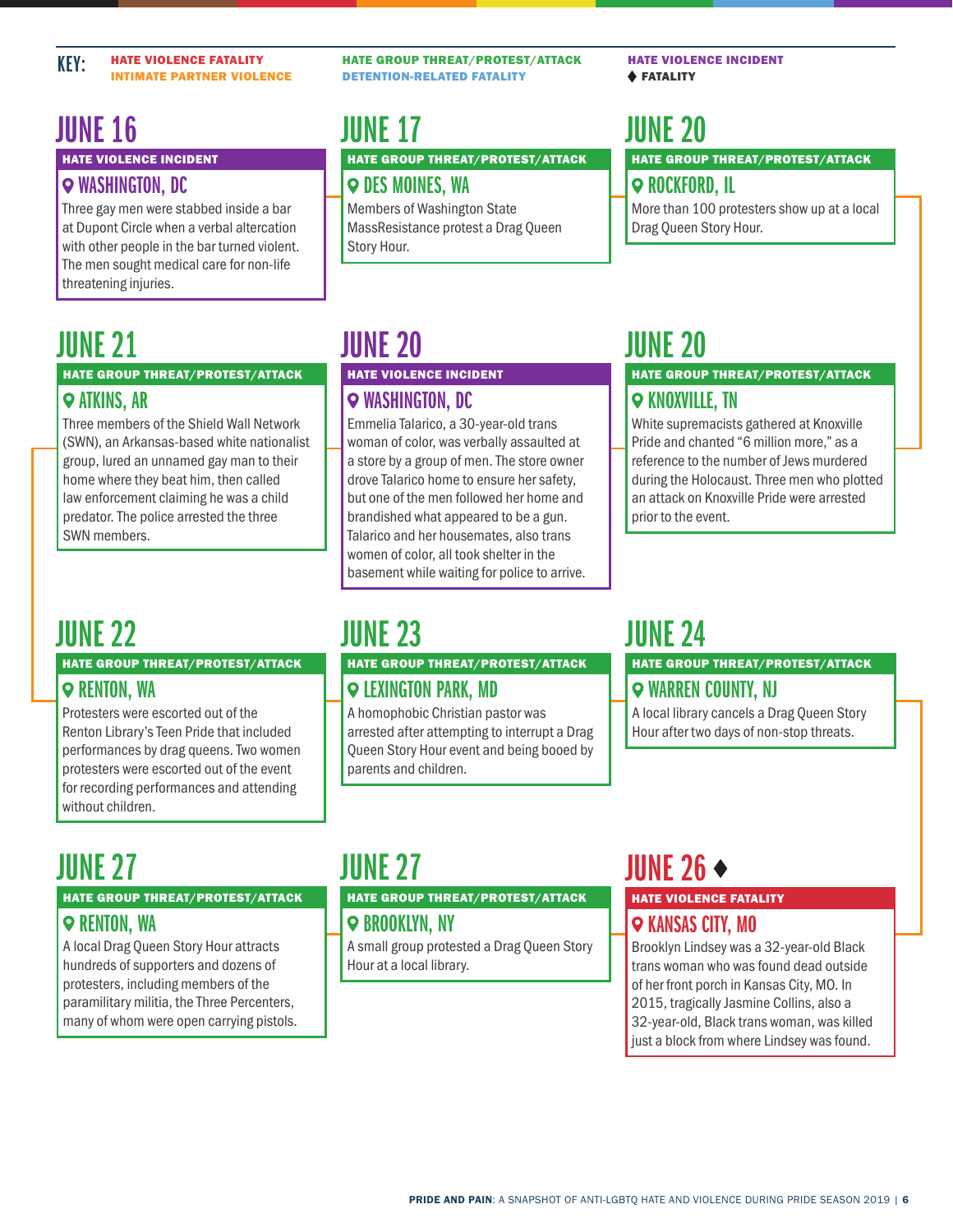## HATE GROUP THREAT/PROTEST/ATTACK **9 SEATTLE, WA** JUNE 28

After learning that the white supremacist group the Proud Boys would be targeting the Trans Pride Parade, organizers and community members put out a call to protect attendees. The turnout for the march was the largest ever and the presence of the alt-right was minimal.

HATE GROUP THREAT/PROTEST/ATTACK DETENTION-RELATED FATALITY

## HATE VIOLENCE INCIDENT JUNE 29

## JACKSON HEIGHTS, NY

Translatina community organizers Bianey Garcia and Norma Ureiro were verbally harassed and assaulted with pepper spray by a straight couple using homophobic and transphobic slurs.

HATE VIOLENCE INCIDENT FATALITY

# JUNE 29

HATE GROUP THREAT/PROTEST/ATTACK

## **Q ERIE, PA** *SEVERNA PARK, MD <u>RALEIGH, NC</u>* **PITTSBURGH, PA**

Drag Queen Story Hour protests are held in Erie, PA; Severna Park, MD and Raleigh, NC. Libraries opted to cancel two Drag Queen Story Hour events in Pittsburgh, PA after receiving online threats from homophobic Christian right protesters.

## JULY 8

#### HATE VIOLENCE INCIDENT

### **Q NEW YORK, NY**

Following the United States National Women's Soccer Team's victory at the World Cup, posters in subway stations featuring out lesbian player Megan Rapinoe were vandalized with homophobic slurs.

## JULY 14

#### INTIMATE PARTNER VIOLENCE FATALITY UTICA, NY

Bianca Devins, a 17-year-old white biromantic and asexual girl, was murdered by a man she was dating, who also posted gruesome images of the crime to social media.

## JULY 8

#### HATE VIOLENCE INCIDENT

## **Q NEW YORK, NY**

Alibi Lounge, New York City's only Blackowned gay lounge, experienced two incidents of hate violence when the LGBTQ rainbow flag was set on fire. The same person is suspected to be responsible for both incidents.

# JULY 6  $\leftrightarrow$

#### HATE VIOLENCE FATALITY **9 DETROIT, MI**

Brian Anderson, a 31-year-old Black gay man, was shot and killed after being targeted on gay hook-up app Grindr. Malcolm Drake, 26, was also shot non-fatally in the incident.